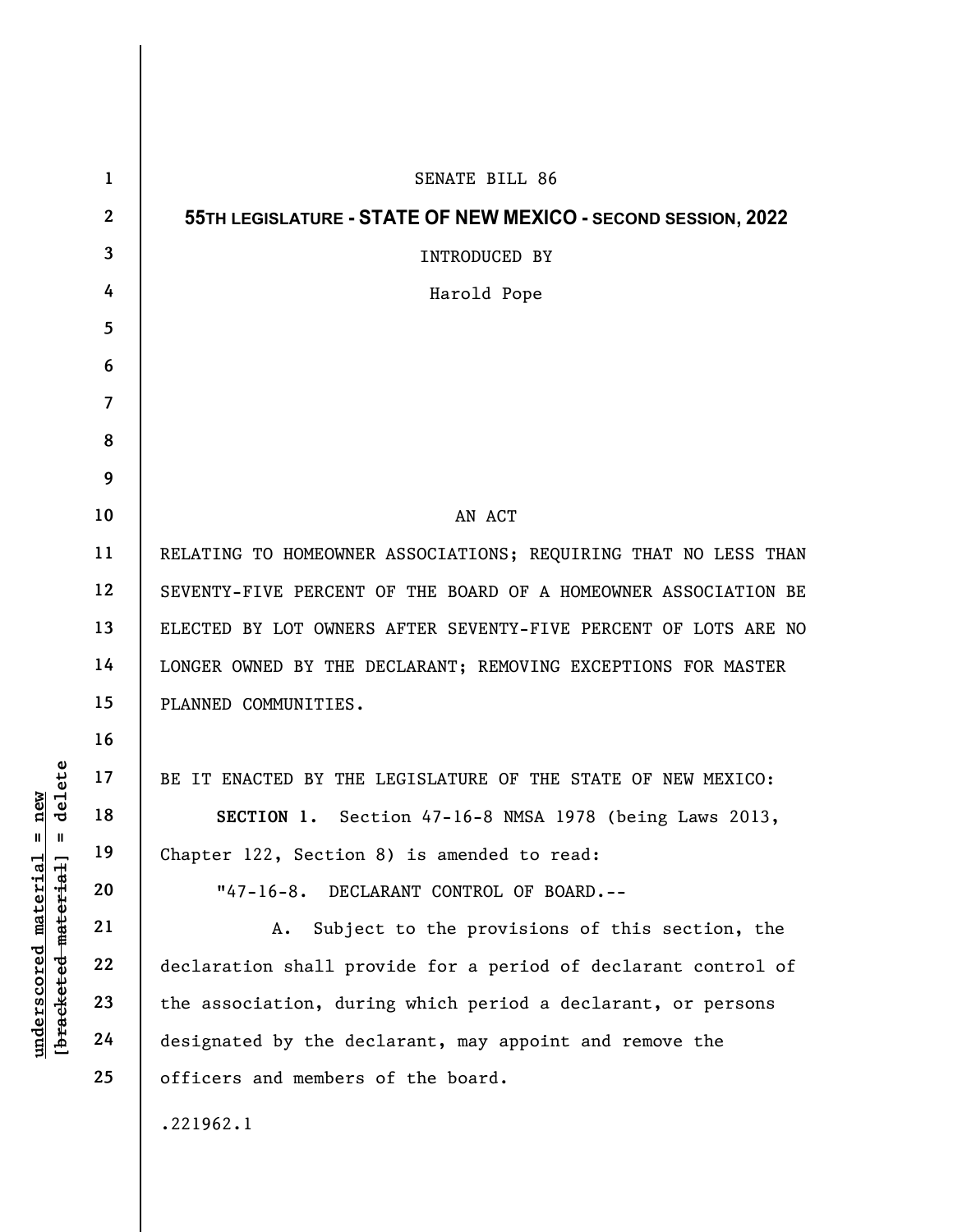underscored material = new [bracketed material] = delete 1 2 3 4 5 6 7 8 9 10 11 12 13 14 15 16 17 18 19 20 21 22 23 24 25 B. Regardless of the period provided in the declaration, the period of declarant control shall terminate no later than the earlier of: (1) sixty days after conveyance of seventyfive percent of the lots that are part of the development and any additional lots that may be added to the development to lot owners other than a declarant; (2) two years after all declarants have ceased to offer lots for sale in the ordinary course of business; (3) two years after a development right to add new lots was last exercised; or (4) the day that the declarant or the declarant's designee, after giving written notice to the association, records an instrument voluntarily terminating all rights to declarant control. [C. Subsection B of this section does not apply to a master planned community. D. C. A declarant may voluntarily terminate the right to appoint and remove officers and members of the board before termination of the period of declarant control, but in that event, the declarant may require, for the duration of the period of declarant control, that specified actions of the association or board, as described in a recorded instrument executed by the declarant, be approved by the declarant or the declarant's designee before they become effective. .221962.1

 $- 2 -$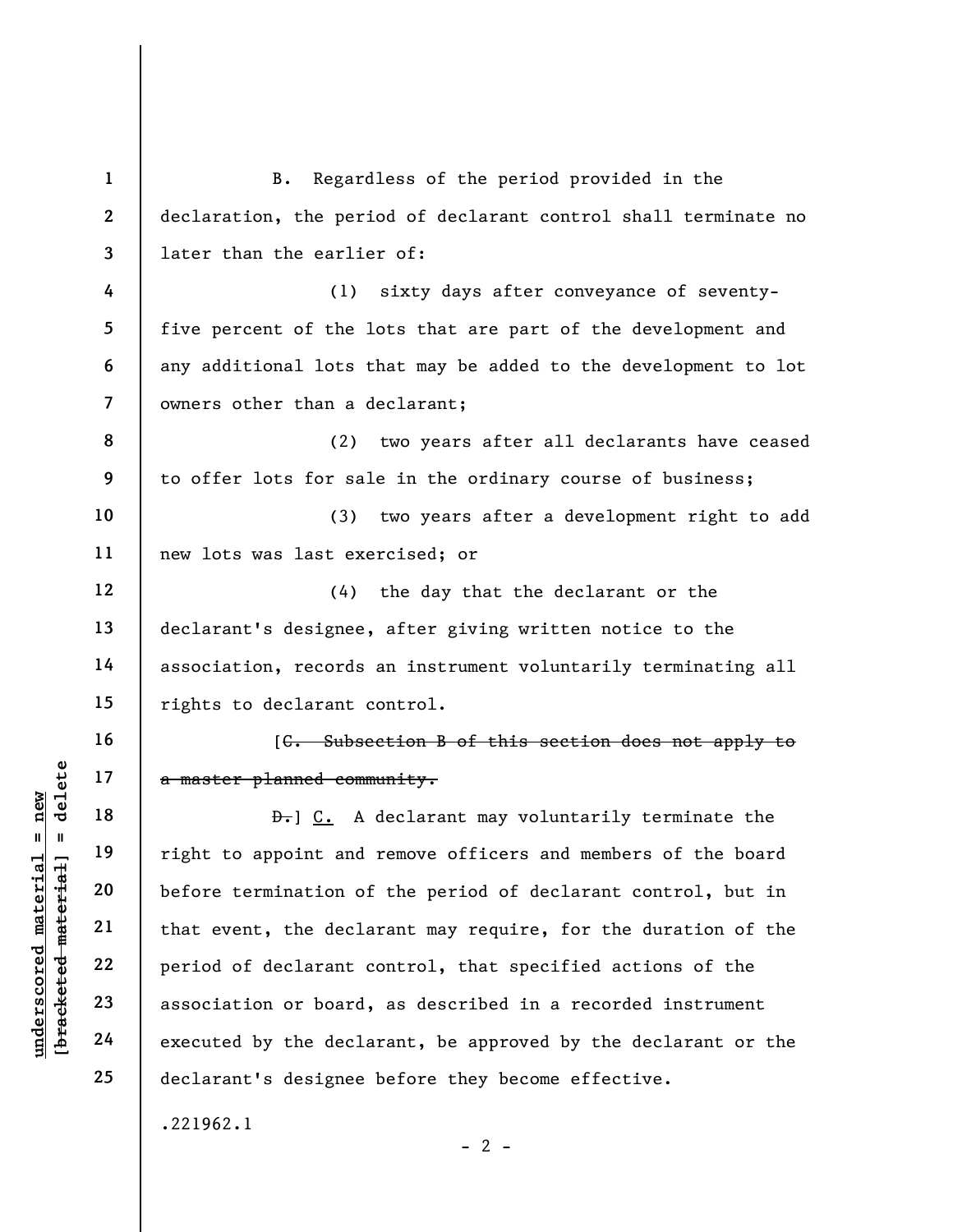[E.] D. Not later than sixty days after conveyance of twenty-five percent of the lots that are part of the development, and any additional lots that may be added to the development, to lot owners other than a declarant, at least one member and not less than twenty-five percent of the members of the board shall be elected by lot owners.

 $[F-] E.$  Not later than sixty days after conveyance of fifty percent of the lots that are part of the development, and any additional lot that may be added to the development, to lot owners other than the declarant, no less than thirty-three percent of the members of the board shall be elected by lot owners other than the declarant.

F. On or after January 1, 2023, not later than sixty days after conveyance of seventy-five percent of the lots that are part of the development, and any additional lot that may be added to the development, to lot owners other than the declarant, no less than seventy-five percent of the members of the board shall be elected by lot owners other than the declarant.

underscored material of the board shall be elderder in the board shall be elder the board shall be elder the board shall be elder the board shall be elder the board shall case of the board shall case of the board shall the G. Not later than the termination of a period of declarant control, the lot owners shall elect a board of at least three members, at least a majority of whom shall be lot owners. The board shall elect the officers. The board members and officers shall take office upon election.

> H. No amendment to the declaration that would .221962.1  $-3 -$

1

2

3

4

5

6

7

8

9

10

11

12

13

14

15

16

17

18

19

20

21

22

23

24

25